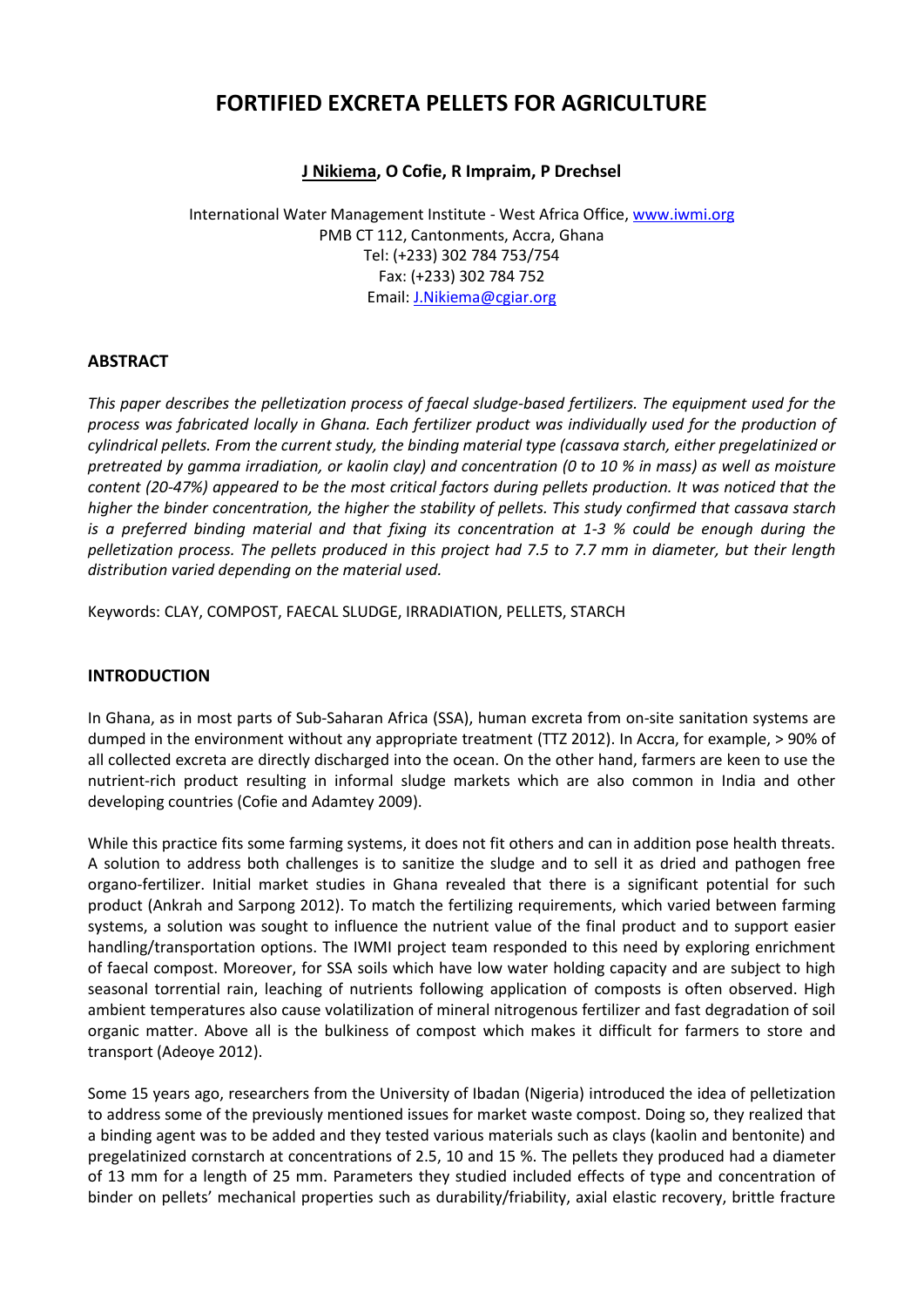index, crushing strength, etc. For most parameters, cornstarch used at a concentration of 15 % revealed to be the best additive.

The present research is built on the experience gained from Nigeria and aims at optimizing the pelletization of faecal-sludge based materials.

# **MATERIALS AND METHODS**

Organic materials included 1) raw dewatered faecal sludge (DFS) sanitized through Gamma radiation (I-DFS); 2) DFS compost (C-DFS); 3) DFS + sawdust (mass ratio: 1/3) co-compost (C-SDFS); 4) compost enriched with ammonium sulfate (EC-DFS). They were individually used for the production of cylindrical pellets (die hole diameter: 8 mm). Two binders, that is cassava starch and kaolin clay, were used. Cassava starch was pretreated through irradiation or pregelatinization. Irradiation consisted of subjecting each material (starch or DFS) to 20 kGy of gamma rays for 2 days. The equipment used for irradiation is available at the Biotechnology and Nuclear Agriculture Research Institute of Ghana. On the other hand, pregelatization consisted of mixing cassava starch, dispersed in limited amount of water, with hot water (80˚C). The amounts of water and starch involved in this process varied depending on the purpose of the research. Tested concentrations of binders ranged between 0 and 10 % in mass while the moisture content varied between 20 and 47%. The equipment used for the pelletization was fabricated in Ghana using locally available materials (including pumps) and local expertise.

Plate 1 presents different raw materials, the equipment used in the pellets production as well as typical pellets obtained in this study.







Plate 1. a) Raw DFS; b) C-DFS; c) Grinded C-DFS; d) Locally constructed equipment; e) Typical pellets

After pelletization, pellets were dried and sieved using a grid having 5 mm in pore size. This allowed removal of fines from pellets. The amount of fine particles generated in the process can then be calculated as a percentage of the total feed, in mass. It serves as an indicator of the efficiency of the pelletizer as well as the appropriateness of its operating conditions. In a continuous process, these fine particles should be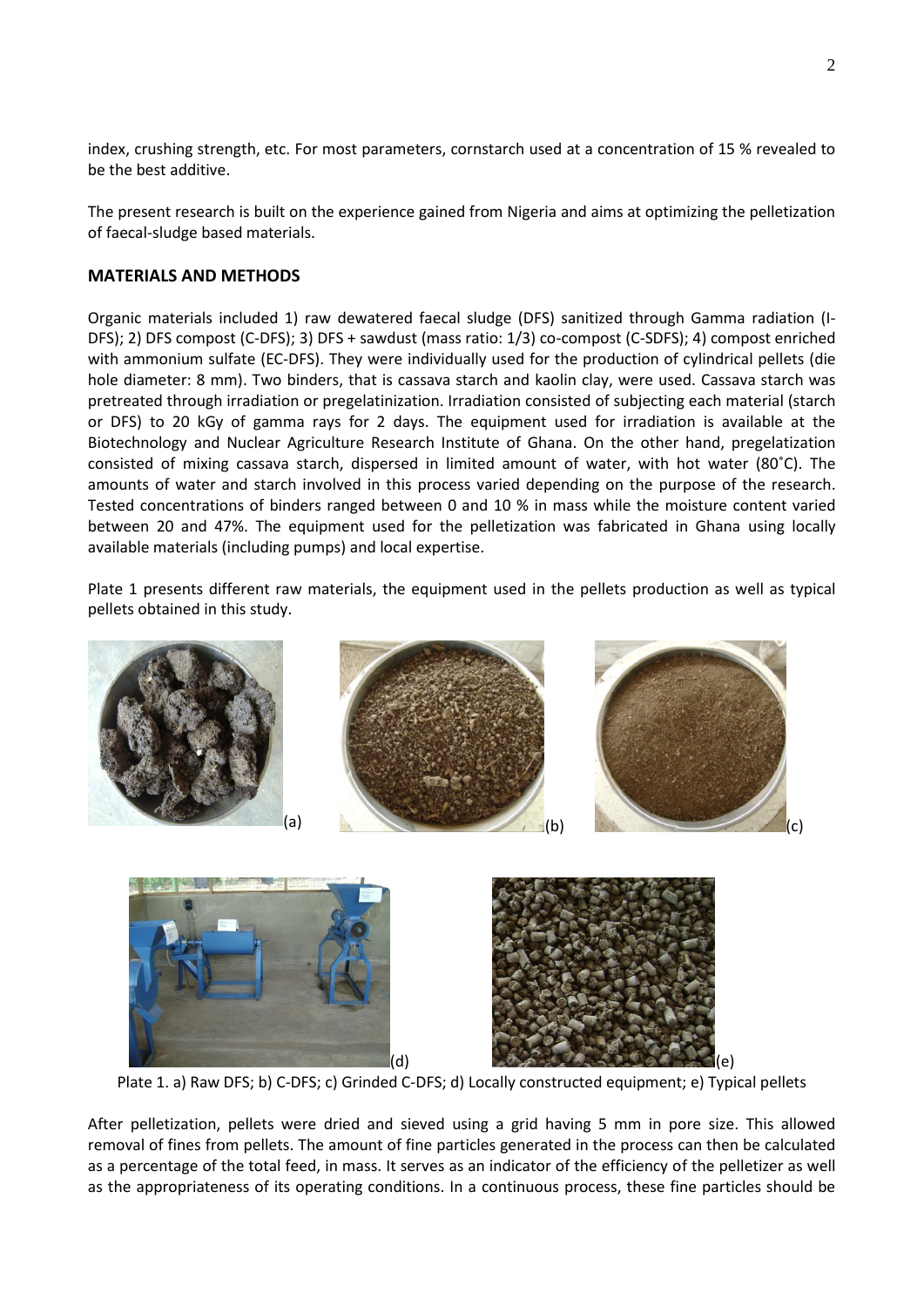returned into the mixer (to be re-pelletized), which equivalently increases the volume of processed organic material, compared to the process inflow, this resulting in higher capital and operation costs.

A shaking test was performed to assess how successful pellets could be in maintaining their shape following shaking at 300 motions/min for a duration of 2 hours. This was meant to simulate handling challenges (e.g. transportation) the pellets might undergo from production to usage. Therefore, 120 g of pellets were placed into transparent glass bottle (height = 12.7 cm; diameter: 7.0 cm) to half fill it and shook. Following this shaking, the percentage of particles having more than 5 mm in length was used as an indicator of the stability of pellets.

# **RESULTS**

### Moisture level

From the study, the moisture content appeared to be a critical factor during pellets production. At moisture contents lower than the optimal value, it was visually noted that pellets coming out of the pelletizer were weak and easily break upon contact with the receiving container. Also, the pelletizer easily gets blocked with the feed material (due to its reduced fluidity) causing, at times, excessive heating of the pelletizer motor. On the other hand, at moisture content higher than the optimal value, formed pellets stuck together and excess water drained from the pelletizer.

Suitable moisture levels varied with the nature of the pelletized material as well as with the binder type and concentration. Under similar conditions (i.e. same binder type and concentration), lowest water requirements were for EC-DFS (e.g. 21-25% with starch) and highest requirements for C-SDFS (e.g. 38-42% with starch). The use of clay resulted in the need for higher amounts of water, compared to the use of cassava starch. Finally, in any case, lower amounts of water were required for higher binder concentration. Fig 1 illustrates these last 2 phenomena when C-SDFS was used.



Fig 1: Optimal moisture content for C-SDFS

#### Efficiency of pellets' production

Fig 2 presents the percentage of fine (non-desired) particles, removed through sieving, obtained following variation in moisture content and irradiated starch concentration for a selected material (C-DFS). Overall,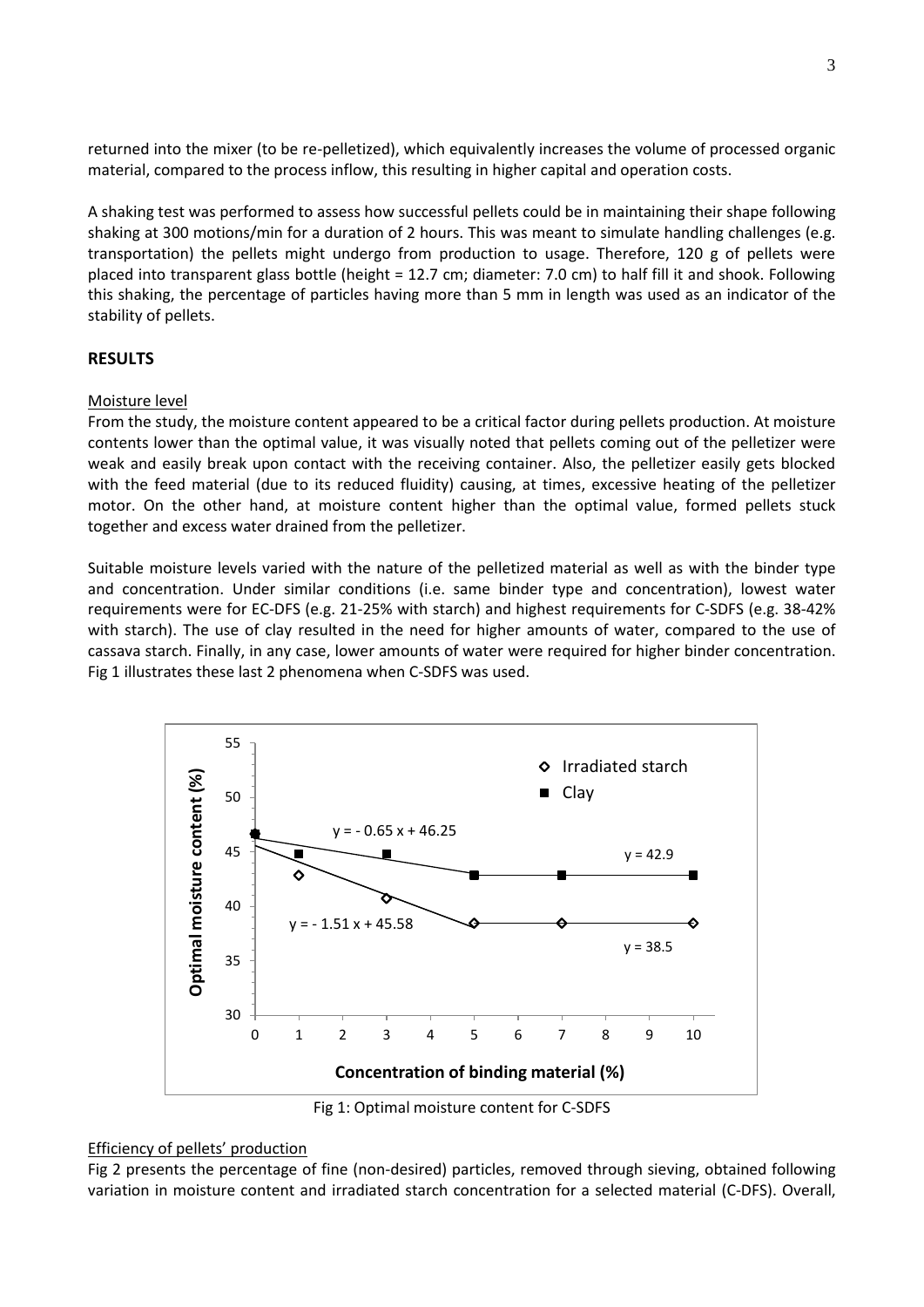when starch was added (1-5%), the mass of marketable pellets corresponds to about 85-90% of the mass of material fed to the pelletizer. Fig 2 shows that the higher the binding material's concentration, the lower the levels of fines generated during the pelletization process. On the other hand, while moisture contents of 30.4 % and 33.3 % gave similar values, the lowest moisture level was detrimental (high levels of fines) especially when no binder was added during pelletization.



Fig 2: Influence of moisture content on formation of fine particles as a function of irradiated starch concentration for C-DFS

## Dimensions of pellets

Pretreatment method applied to the starch, as well as the type of pelletized material, had a marked effect on pellet length distribution. In terms of pellets' length, C-DFS < I-DFS < EC-DFS. However, there was not much difference in the diameter of the various pellets (7.5 mm to 7.7 mm) because of the pelletizer uniform die hole (size: 8 mm). The little variation is the result of the contraction of the pellet which occurred as a result of drying.

## Stability of pellets

For all materials, pellets produced with starch (1-5%) under suitable moisture content were proven to be of good stability, i.e. 90-95 % of the initial pellets' mass still being more than 5 mm of length after the shaking test. Higher binding material's concentrations led to higher stability.

# **CONCLUSION**

Various operating parameters are of significance for production of faecal sludge-based pellets. But most of them revolved around the binder type and concentration. Based on this study, it is possible to conclude that a starch concentration of 1-3 % could be enough during the pelletization process. This is significantly below the 15 % of pregelatinized cornstarch, recommended from anterior experiments in Nigeria for organic waste compost pelletization (particle diameter: 13 mm, length: 25 mm) (Adeoye 2012). This study confirms that it is possible to produce excreta based pellets in small and medium size enterprises with local machinery. Ongoing studies include testing of the produced pellets in a greenhouse to confirm their suitability for different soil types and crops. Recommendations would then be made for the production of faecal sludge pellets by entrepreneurs.